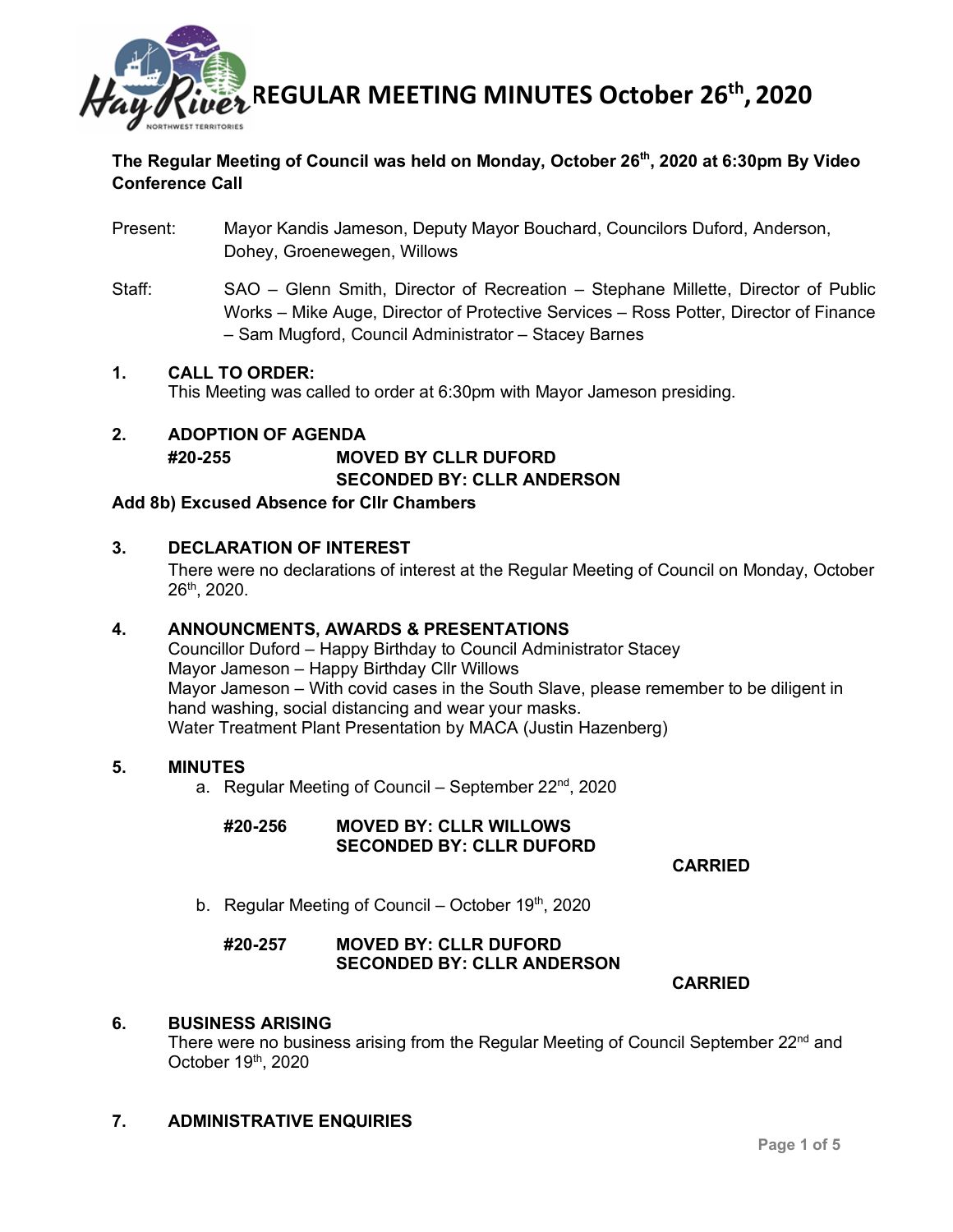

## Director of Protective Services – Ross Potter

- 4 new EMR's this past weekend
- Ongoing inspections of Town Facilities
- Working on 2021 O & M Budget
- Ambulance has been busy with over 40 call so far this month
- Protective Services Specialist is keeping busy educating residents

Director of Finance – Sam Mugford

- Working on Q3 financials
- Training this week with the new budget software

Director of Recreation – Stephane Millette

- Preparing pool for opening to the public on November  $9<sup>th</sup>$
- New aquatic supervisor started on November  $2^{nd}$  (Mike Scott)
- New Sr. Lifeguard started last week
- Pool will be open 7 days a week with current staffing, will be posting more procedures and protocols
- Ice User groups are complying with new protocols
- Curling Club is preparing to open on November  $6<sup>th</sup>$  including the lounge
- Further funding has been secured for after school programming
- Recreation Committee meeting coming up, will present the new recreation rates to go to the Finance Committee
- Economic Development Officer working on ICIP and Winter CAP funding applications, Food cycler Program with the Seniors (report to follow for Council)

Cllr Dohey – Shout out to all recreation staff for all their hard work DM Bouchard – How are the outdoor rinks coming a long? Millette – 553 rink may be ready early, the old town one is taking longer

Director of Public Works – Mike Auge

- Repairing water break in Robin Crescent
- Snow clearing started downtown
- Drone survey of the landfill completed
- Water License is currently in draft with comments due this week
- ICIP funding applications ongoing

Cllr Anderson – When do residents need to turn on their bleeders?

Auge – I will find out and pass along to council/residents

Senior Administrative Officer – Glenn Smith

- Finalizing the strat plan
- Working on Q3 and Capital budget
- NWTAC had a meeting last Sunday, information coming forward to the public
- Working on a management bylaw update to go to the policy committee
- HR TV Society and Radio moved their equipment from the Highrise, working with them for solutions
- Power Franchise is going to appeal arbitration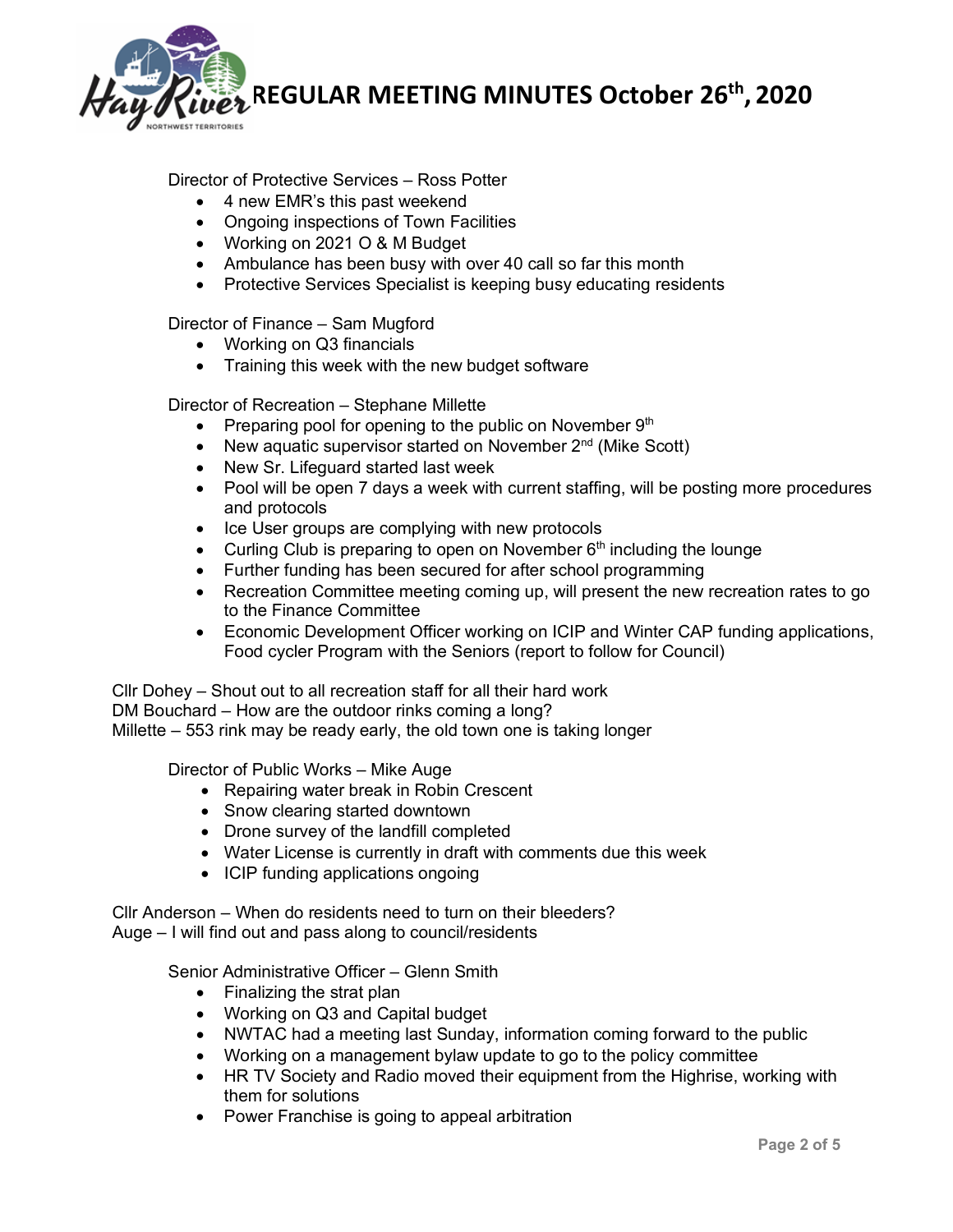

DM Bouchard – When is the Covid detector getting installed? Auge – Equipment has been delivered, will get set up in lift station 1

## **8. NEW BUSINESS**

a. Award of Flusher Tender

#### **RECOMMENDATION:**

#### **#20-258 MOVED BY: CLLR ANDERSON SECONDED BY: DEPUTY MAYOR BOUCHARD**

**THAT THE COUNCIL OF THE TOWN OF HAY RIVER awards the tender for the supply and delivery of a new flusher to FST Canada Inc. o/a Joe Johnson Equipment. CARRIED**

#### **BACKGROUND:**

The tender for the supply and deliver of one new trailer mounted sewer flusher closed on October  $22<sup>nd</sup>$ , 2020 at 3:00pm and had five submitted bids:

- Westvac Industrial Ltd.: \$135,550.00
- Hay River Heavy Truck Sales: \$139,650.00
- FST Canada Inc. o/a Joe Johnson Equipment: \$104,525.00
- Emco Edmonton Corporation: \$127,695.84
- Kasteel Construction & Coatings Ltd: \$148,127.27

The 2020 budget has \$145,000 allocated to this purchase.

In addition, the tender included a provisional TV Camera System option which was included in the low bid at an additional cost of \$11,775.00. This equipment would provide the Town with the capabilities of cameraing our own sewer lines as opposed to contracting this work out. The total tender value including the provisional camera system is \$116,300 (+GST) which is within the allocated 2020 budget.

Administration recommends that the tender be awarded to FST Canada Inc. o/a Joe Johnson Equipment and that the provisional TV Camera System be included in the award.

#### **COUNCIL POLICY / STRATEGY OR GOAL:**

N/A

#### **APPLICABLE LEGISLATION, BYLAWS, STUDIES, PLANS:**

Bylaw 2388 Procurement Bylaw and Policy

## **FINANCIAL IMPLICATIONS:**

Tender results are within the 2020 budget allocated to this item.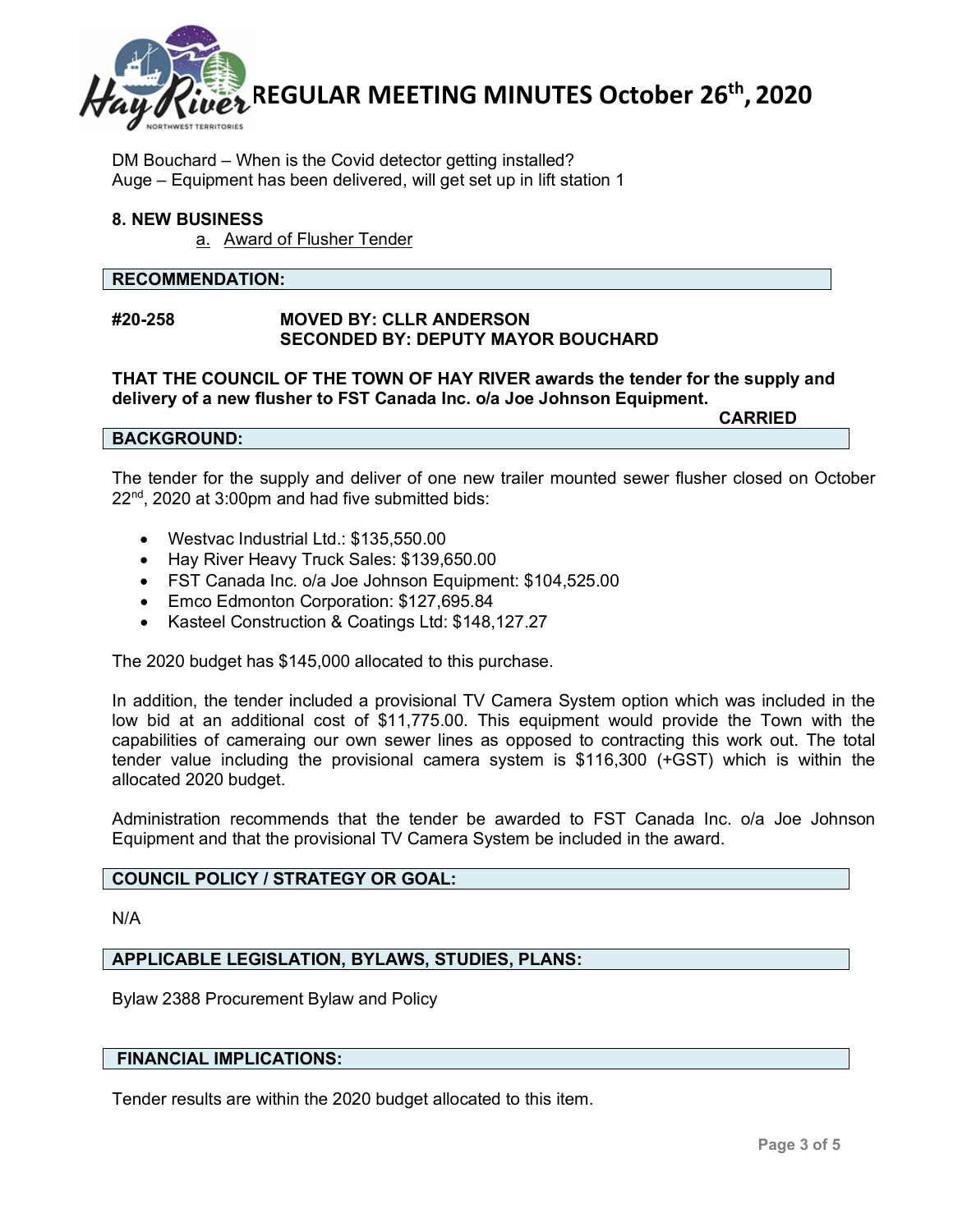

## **ALTERNATIVES TO RECOMMENDATIONS:**

Council award the tender to FST Canada Inc. o/a Joe Johnson Equipment but not include the provisional TV Camera System.

#### **ATTACHMENTS:**

N/A

**Prepared by: Reviewed by: Reviewed by: Reviewed by: Reviewed by: Reviewed by: Reviewed by: Reviewed by: Reviewed by: Reviewed by: Reviewed by: Reviewed by: Reviewed by: Reviewed by: Reviewed by** Director of Public Works SAO October 22, 2020 October 22, 2020

Glenn Smith

b. Excused Absence

#### **#20-259 MOVED BY: DEPUTY MAYOR BOUCHARD SECONDED BY: CLLR WILLOWS**

## **THAT THE COUNCIL OF THE TOWN OF HAY RIVER excuses Councillor Chambers from the Regular Meeting of Council on October 26th, 2020**

#### **9. NOTICE OF MOTIONS**

There we no notice of motions for the Regular Meeting of Council, Monday, October 26<sup>th</sup>, 2020.

#### **10. IN CAMERA**

**"Do you solemnly swear and sincerely affirm that you are alone and cannot be overheard while in camera?" Yes by all of Council** 

**#20-260 MOVED BY: CLLR DUFORD SECONDED BY: CLLR ANDERSON**

**That the Council of the Town of Hay River move to In Camera at 7:02pm.**

**CARRIED**

#### **#20-261 MOVED BY: CLLR DOHEY SECONDED BY: CLLR DUFORD**

**That the Council of the Town of Hay River move out of In Camera At 7:19PM.**

#### **CARRIED**

**CARRIED**